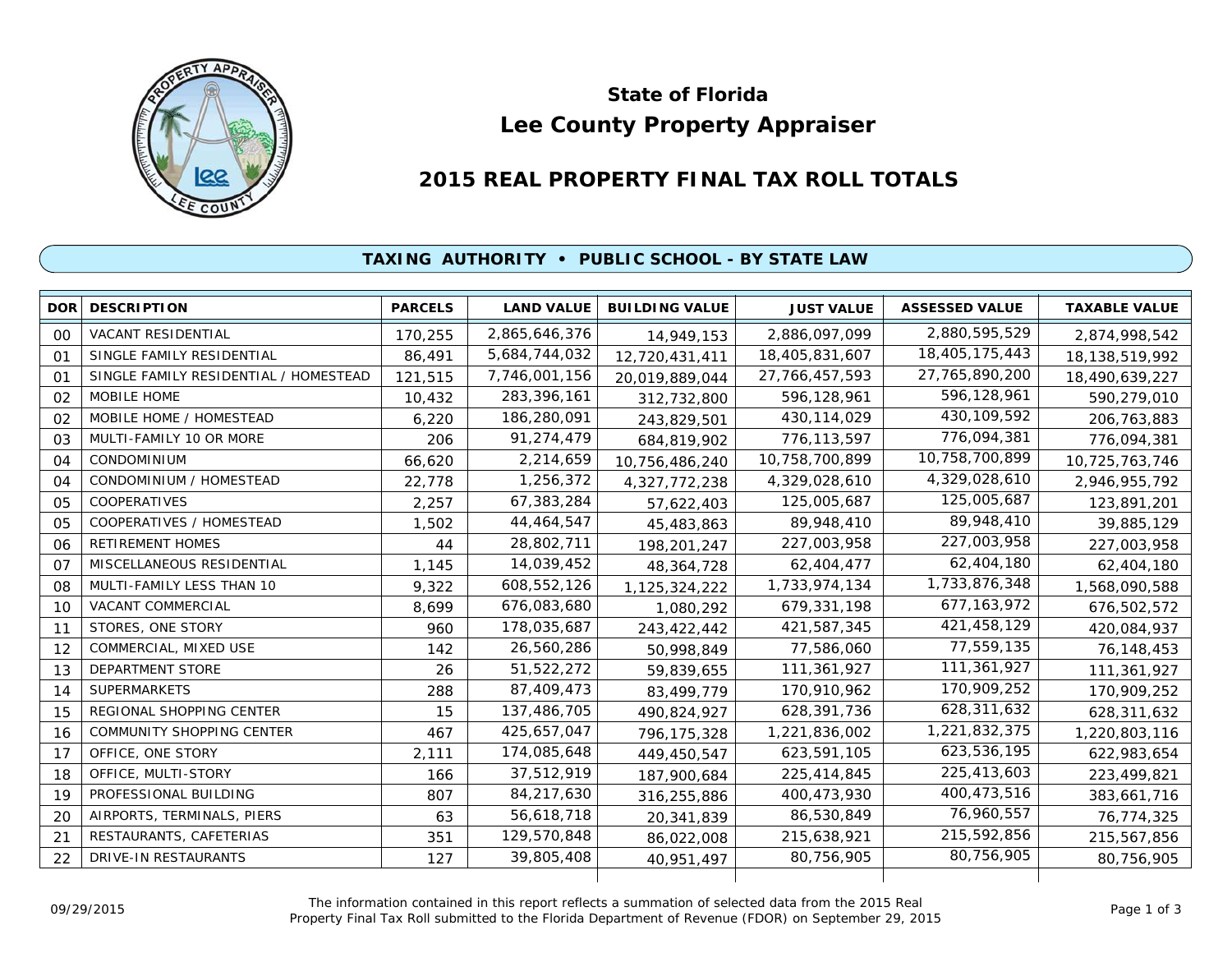### **TAXING AUTHORITY • PUBLIC SCHOOL - BY STATE LAW**

| 193,728,791<br>75,752,933<br>FINANCIAL INSTITUTIONS<br>193,728,791<br>23<br>193,728,791<br>208<br>117,975,858<br>6,034,970<br>285,708<br>INSURANCE COMPANY OFFICES<br>6,034,970<br>42<br>24<br>5,749,262<br>6,034,970<br>5,254,974<br>1,326,664<br>5,254,974<br>REPAIR SERVICE SHOPS<br>25<br>40<br>5,254,974<br>3,928,310<br>23,296,276<br>12,475,133<br><b>SERVICE STATIONS</b><br>23,296,276<br>68<br>26<br>23,296,276<br>10,821,143<br>300,444,734<br>143, 363, 260<br>AUTO SALES, REPAIR, ETC<br>300,865,893<br>27<br>604<br>157,081,474<br>300,318,463<br>505,201,724<br>366,447,714<br>PARKING LOTS, MH PARKS, ETC<br>505,334,786<br>28<br>160<br>503,725,017<br>138,754,010<br>76,488<br>WHOLESALE, PRODUCE, MFG<br>60,368<br>76,488<br>29<br>$\mathbf{1}$<br>16,120<br>76,488<br>1,382,414<br>863,153<br>1,382,414<br>FLORISTS, GREENHOUSES<br>8<br>30<br>519,261<br>1,382,414<br>677,963<br>567,702<br>677,963<br>DRIVE-IN THEATER, OPEN STADIUM<br>$\mathbf{1}$<br>31<br>677,963<br>110,261<br>25,967,045<br>9,058,107<br>25,967,045<br>ENCLOSED THEATER/AUDITORIUM<br>53<br>32<br>17,679,480<br>16,908,938<br>14,250,721<br>6,902,614<br>NIGHT CLUBS, LOUNGES, BARS<br>14,250,721<br>33<br>49<br>7,348,107<br>14,250,721<br>23,785,351<br>5,924,256<br>BOWLING ALLEYS, RINKS, ARENAS<br>23,785,351<br>16<br>34<br>17,861,095<br>23,785,351<br>22,565,946<br>11,691,871<br>TOURIST ATTRACTIONS<br>22,565,946<br>35<br>14<br>10,874,075<br>22,565,946<br>7,316,958<br>4,362,477<br>RACE TRACKS<br>7,316,958<br>37<br>7,316,958<br>-1<br>2,954,481<br>133,764,092<br>72,614,335<br>GOLF COURSE, DRIVING RANGE<br>134, 158, 841<br>38<br>130<br>61, 149, 757<br>133,764,092<br>1,051,401,003<br>317<br>245,043,107<br>HOTELS, MOTELS<br>1,051,518,989<br>39<br>806, 357, 896<br>1,051,121,908<br>94,484,624<br>93,968,026<br>VACANT INDUSTRIAL<br>656<br>94,529,030<br>40<br>94,457,074<br>516,598<br>95,435,920<br>32,933,255<br>95,494,765<br>LIGHT MANUFACTURING<br>174<br>41<br>95,435,920<br>62,502,665<br>3,750,094<br>1,642,530<br>3,750,094<br><b>HEAVY INDUSTRIAL</b><br>42<br>3,750,094<br>4<br>2,107,564<br>7,314,068<br>2,121,183<br>LUMBER YARDS, SAWMILLS<br>3<br>7,314,068<br>43<br>7,314,068<br>5,192,885<br>7,621,310<br>PACKING PLANTS<br>5,010,069<br>7,799,721<br>44<br>6<br>7,621,310<br>2,611,241<br>1,776,616<br>CANNERY, BREWERY, WINERY<br>$\mathbf 0$<br>1,776,616<br>17<br>1,776,616<br>45<br>1,776,616<br>664,666<br>172,163<br>OTHER FOOD PROCESSING<br>3<br>664,666<br>664,666<br>46<br>492,503<br>7,175,850<br>4,980,648<br>MINERAL PROCESSING<br>7,175,850<br>47<br>13<br>7,175,850<br>2,195,202<br>872,338,571<br>2,595<br>243,126,891<br>873,024,633<br>WAREHOUSING, DISTRIBUTION TERMINALS<br>871,087,940<br>48<br>629,211,680<br>9,923,699<br>7,277,284<br>9,923,699<br>49<br><b>OPEN STORAGE</b><br>41<br>9,923,699<br>2,646,415<br>12,349,345<br>6,941,886<br><b>CROPLAND CLASS I</b><br>71,833,960<br>51<br>121<br>11,954,265<br>5,407,459<br>150,998<br>150,998<br>CROPLAND CLASS II<br>3,313,700<br>52<br>150,998<br>$\mathbf{1}$<br>$\mathbf 0$<br>2,708,513<br>1,398,087<br>CROPLAND CLASS III<br>23,894,756<br>53<br>33<br>2,367,543<br>1,310,426<br>2,309,437<br>1,941,867<br>TIMBERLAND INDEX 90+<br>50<br>15,079,079<br>54<br>2,108,494<br>367,570<br>56,753,450<br>16,031,938<br><b>GRAZING LAND CLASS I</b><br>212,047,431<br>60<br>538<br>43,866,721<br>40,721,512<br>50,057,754<br>15,390,167<br>218,336,317<br><b>GRAZING LAND CLASS II</b><br>688<br>61<br>35,079,818<br>34,667,587<br>12,548,831<br>5,592,452<br>83,007,806<br><b>GRAZING LAND CLASS III</b><br>254<br>62<br>6,956,379<br>9,903,297<br>4, 182, 105<br>1,009,939<br><b>GRAZING LAND CLASS IV</b><br>18,795,976<br>63<br>65<br>3,172,166<br>3,061,161<br>3,606,894<br><b>GRAZING LAND CLASS V</b><br>1,618,334<br>96<br>55,008,898<br>64 | <b>DOR</b> | <b>DESCRIPTION</b> | <b>PARCELS</b> | <b>LAND VALUE</b> | <b>BUILDING VALUE</b> | <b>JUST VALUE</b> | <b>ASSESSED VALUE</b> | <b>TAXABLE VALUE</b> |
|----------------------------------------------------------------------------------------------------------------------------------------------------------------------------------------------------------------------------------------------------------------------------------------------------------------------------------------------------------------------------------------------------------------------------------------------------------------------------------------------------------------------------------------------------------------------------------------------------------------------------------------------------------------------------------------------------------------------------------------------------------------------------------------------------------------------------------------------------------------------------------------------------------------------------------------------------------------------------------------------------------------------------------------------------------------------------------------------------------------------------------------------------------------------------------------------------------------------------------------------------------------------------------------------------------------------------------------------------------------------------------------------------------------------------------------------------------------------------------------------------------------------------------------------------------------------------------------------------------------------------------------------------------------------------------------------------------------------------------------------------------------------------------------------------------------------------------------------------------------------------------------------------------------------------------------------------------------------------------------------------------------------------------------------------------------------------------------------------------------------------------------------------------------------------------------------------------------------------------------------------------------------------------------------------------------------------------------------------------------------------------------------------------------------------------------------------------------------------------------------------------------------------------------------------------------------------------------------------------------------------------------------------------------------------------------------------------------------------------------------------------------------------------------------------------------------------------------------------------------------------------------------------------------------------------------------------------------------------------------------------------------------------------------------------------------------------------------------------------------------------------------------------------------------------------------------------------------------------------------------------------------------------------------------------------------------------------------------------------------------------------------------------------------------------------------------------------------------------------------------------------------------------------------------------------------------------------------------------------------------------------------------------------------------------------------------------------------------------------------------------------------------------------------------------------------------------------------------------------------------|------------|--------------------|----------------|-------------------|-----------------------|-------------------|-----------------------|----------------------|
|                                                                                                                                                                                                                                                                                                                                                                                                                                                                                                                                                                                                                                                                                                                                                                                                                                                                                                                                                                                                                                                                                                                                                                                                                                                                                                                                                                                                                                                                                                                                                                                                                                                                                                                                                                                                                                                                                                                                                                                                                                                                                                                                                                                                                                                                                                                                                                                                                                                                                                                                                                                                                                                                                                                                                                                                                                                                                                                                                                                                                                                                                                                                                                                                                                                                                                                                                                                                                                                                                                                                                                                                                                                                                                                                                                                                                                                                      |            |                    |                |                   |                       |                   |                       |                      |
|                                                                                                                                                                                                                                                                                                                                                                                                                                                                                                                                                                                                                                                                                                                                                                                                                                                                                                                                                                                                                                                                                                                                                                                                                                                                                                                                                                                                                                                                                                                                                                                                                                                                                                                                                                                                                                                                                                                                                                                                                                                                                                                                                                                                                                                                                                                                                                                                                                                                                                                                                                                                                                                                                                                                                                                                                                                                                                                                                                                                                                                                                                                                                                                                                                                                                                                                                                                                                                                                                                                                                                                                                                                                                                                                                                                                                                                                      |            |                    |                |                   |                       |                   |                       |                      |
|                                                                                                                                                                                                                                                                                                                                                                                                                                                                                                                                                                                                                                                                                                                                                                                                                                                                                                                                                                                                                                                                                                                                                                                                                                                                                                                                                                                                                                                                                                                                                                                                                                                                                                                                                                                                                                                                                                                                                                                                                                                                                                                                                                                                                                                                                                                                                                                                                                                                                                                                                                                                                                                                                                                                                                                                                                                                                                                                                                                                                                                                                                                                                                                                                                                                                                                                                                                                                                                                                                                                                                                                                                                                                                                                                                                                                                                                      |            |                    |                |                   |                       |                   |                       |                      |
|                                                                                                                                                                                                                                                                                                                                                                                                                                                                                                                                                                                                                                                                                                                                                                                                                                                                                                                                                                                                                                                                                                                                                                                                                                                                                                                                                                                                                                                                                                                                                                                                                                                                                                                                                                                                                                                                                                                                                                                                                                                                                                                                                                                                                                                                                                                                                                                                                                                                                                                                                                                                                                                                                                                                                                                                                                                                                                                                                                                                                                                                                                                                                                                                                                                                                                                                                                                                                                                                                                                                                                                                                                                                                                                                                                                                                                                                      |            |                    |                |                   |                       |                   |                       |                      |
|                                                                                                                                                                                                                                                                                                                                                                                                                                                                                                                                                                                                                                                                                                                                                                                                                                                                                                                                                                                                                                                                                                                                                                                                                                                                                                                                                                                                                                                                                                                                                                                                                                                                                                                                                                                                                                                                                                                                                                                                                                                                                                                                                                                                                                                                                                                                                                                                                                                                                                                                                                                                                                                                                                                                                                                                                                                                                                                                                                                                                                                                                                                                                                                                                                                                                                                                                                                                                                                                                                                                                                                                                                                                                                                                                                                                                                                                      |            |                    |                |                   |                       |                   |                       |                      |
|                                                                                                                                                                                                                                                                                                                                                                                                                                                                                                                                                                                                                                                                                                                                                                                                                                                                                                                                                                                                                                                                                                                                                                                                                                                                                                                                                                                                                                                                                                                                                                                                                                                                                                                                                                                                                                                                                                                                                                                                                                                                                                                                                                                                                                                                                                                                                                                                                                                                                                                                                                                                                                                                                                                                                                                                                                                                                                                                                                                                                                                                                                                                                                                                                                                                                                                                                                                                                                                                                                                                                                                                                                                                                                                                                                                                                                                                      |            |                    |                |                   |                       |                   |                       |                      |
|                                                                                                                                                                                                                                                                                                                                                                                                                                                                                                                                                                                                                                                                                                                                                                                                                                                                                                                                                                                                                                                                                                                                                                                                                                                                                                                                                                                                                                                                                                                                                                                                                                                                                                                                                                                                                                                                                                                                                                                                                                                                                                                                                                                                                                                                                                                                                                                                                                                                                                                                                                                                                                                                                                                                                                                                                                                                                                                                                                                                                                                                                                                                                                                                                                                                                                                                                                                                                                                                                                                                                                                                                                                                                                                                                                                                                                                                      |            |                    |                |                   |                       |                   |                       |                      |
|                                                                                                                                                                                                                                                                                                                                                                                                                                                                                                                                                                                                                                                                                                                                                                                                                                                                                                                                                                                                                                                                                                                                                                                                                                                                                                                                                                                                                                                                                                                                                                                                                                                                                                                                                                                                                                                                                                                                                                                                                                                                                                                                                                                                                                                                                                                                                                                                                                                                                                                                                                                                                                                                                                                                                                                                                                                                                                                                                                                                                                                                                                                                                                                                                                                                                                                                                                                                                                                                                                                                                                                                                                                                                                                                                                                                                                                                      |            |                    |                |                   |                       |                   |                       |                      |
|                                                                                                                                                                                                                                                                                                                                                                                                                                                                                                                                                                                                                                                                                                                                                                                                                                                                                                                                                                                                                                                                                                                                                                                                                                                                                                                                                                                                                                                                                                                                                                                                                                                                                                                                                                                                                                                                                                                                                                                                                                                                                                                                                                                                                                                                                                                                                                                                                                                                                                                                                                                                                                                                                                                                                                                                                                                                                                                                                                                                                                                                                                                                                                                                                                                                                                                                                                                                                                                                                                                                                                                                                                                                                                                                                                                                                                                                      |            |                    |                |                   |                       |                   |                       |                      |
|                                                                                                                                                                                                                                                                                                                                                                                                                                                                                                                                                                                                                                                                                                                                                                                                                                                                                                                                                                                                                                                                                                                                                                                                                                                                                                                                                                                                                                                                                                                                                                                                                                                                                                                                                                                                                                                                                                                                                                                                                                                                                                                                                                                                                                                                                                                                                                                                                                                                                                                                                                                                                                                                                                                                                                                                                                                                                                                                                                                                                                                                                                                                                                                                                                                                                                                                                                                                                                                                                                                                                                                                                                                                                                                                                                                                                                                                      |            |                    |                |                   |                       |                   |                       |                      |
|                                                                                                                                                                                                                                                                                                                                                                                                                                                                                                                                                                                                                                                                                                                                                                                                                                                                                                                                                                                                                                                                                                                                                                                                                                                                                                                                                                                                                                                                                                                                                                                                                                                                                                                                                                                                                                                                                                                                                                                                                                                                                                                                                                                                                                                                                                                                                                                                                                                                                                                                                                                                                                                                                                                                                                                                                                                                                                                                                                                                                                                                                                                                                                                                                                                                                                                                                                                                                                                                                                                                                                                                                                                                                                                                                                                                                                                                      |            |                    |                |                   |                       |                   |                       |                      |
|                                                                                                                                                                                                                                                                                                                                                                                                                                                                                                                                                                                                                                                                                                                                                                                                                                                                                                                                                                                                                                                                                                                                                                                                                                                                                                                                                                                                                                                                                                                                                                                                                                                                                                                                                                                                                                                                                                                                                                                                                                                                                                                                                                                                                                                                                                                                                                                                                                                                                                                                                                                                                                                                                                                                                                                                                                                                                                                                                                                                                                                                                                                                                                                                                                                                                                                                                                                                                                                                                                                                                                                                                                                                                                                                                                                                                                                                      |            |                    |                |                   |                       |                   |                       |                      |
|                                                                                                                                                                                                                                                                                                                                                                                                                                                                                                                                                                                                                                                                                                                                                                                                                                                                                                                                                                                                                                                                                                                                                                                                                                                                                                                                                                                                                                                                                                                                                                                                                                                                                                                                                                                                                                                                                                                                                                                                                                                                                                                                                                                                                                                                                                                                                                                                                                                                                                                                                                                                                                                                                                                                                                                                                                                                                                                                                                                                                                                                                                                                                                                                                                                                                                                                                                                                                                                                                                                                                                                                                                                                                                                                                                                                                                                                      |            |                    |                |                   |                       |                   |                       |                      |
|                                                                                                                                                                                                                                                                                                                                                                                                                                                                                                                                                                                                                                                                                                                                                                                                                                                                                                                                                                                                                                                                                                                                                                                                                                                                                                                                                                                                                                                                                                                                                                                                                                                                                                                                                                                                                                                                                                                                                                                                                                                                                                                                                                                                                                                                                                                                                                                                                                                                                                                                                                                                                                                                                                                                                                                                                                                                                                                                                                                                                                                                                                                                                                                                                                                                                                                                                                                                                                                                                                                                                                                                                                                                                                                                                                                                                                                                      |            |                    |                |                   |                       |                   |                       |                      |
|                                                                                                                                                                                                                                                                                                                                                                                                                                                                                                                                                                                                                                                                                                                                                                                                                                                                                                                                                                                                                                                                                                                                                                                                                                                                                                                                                                                                                                                                                                                                                                                                                                                                                                                                                                                                                                                                                                                                                                                                                                                                                                                                                                                                                                                                                                                                                                                                                                                                                                                                                                                                                                                                                                                                                                                                                                                                                                                                                                                                                                                                                                                                                                                                                                                                                                                                                                                                                                                                                                                                                                                                                                                                                                                                                                                                                                                                      |            |                    |                |                   |                       |                   |                       |                      |
|                                                                                                                                                                                                                                                                                                                                                                                                                                                                                                                                                                                                                                                                                                                                                                                                                                                                                                                                                                                                                                                                                                                                                                                                                                                                                                                                                                                                                                                                                                                                                                                                                                                                                                                                                                                                                                                                                                                                                                                                                                                                                                                                                                                                                                                                                                                                                                                                                                                                                                                                                                                                                                                                                                                                                                                                                                                                                                                                                                                                                                                                                                                                                                                                                                                                                                                                                                                                                                                                                                                                                                                                                                                                                                                                                                                                                                                                      |            |                    |                |                   |                       |                   |                       |                      |
|                                                                                                                                                                                                                                                                                                                                                                                                                                                                                                                                                                                                                                                                                                                                                                                                                                                                                                                                                                                                                                                                                                                                                                                                                                                                                                                                                                                                                                                                                                                                                                                                                                                                                                                                                                                                                                                                                                                                                                                                                                                                                                                                                                                                                                                                                                                                                                                                                                                                                                                                                                                                                                                                                                                                                                                                                                                                                                                                                                                                                                                                                                                                                                                                                                                                                                                                                                                                                                                                                                                                                                                                                                                                                                                                                                                                                                                                      |            |                    |                |                   |                       |                   |                       |                      |
|                                                                                                                                                                                                                                                                                                                                                                                                                                                                                                                                                                                                                                                                                                                                                                                                                                                                                                                                                                                                                                                                                                                                                                                                                                                                                                                                                                                                                                                                                                                                                                                                                                                                                                                                                                                                                                                                                                                                                                                                                                                                                                                                                                                                                                                                                                                                                                                                                                                                                                                                                                                                                                                                                                                                                                                                                                                                                                                                                                                                                                                                                                                                                                                                                                                                                                                                                                                                                                                                                                                                                                                                                                                                                                                                                                                                                                                                      |            |                    |                |                   |                       |                   |                       |                      |
|                                                                                                                                                                                                                                                                                                                                                                                                                                                                                                                                                                                                                                                                                                                                                                                                                                                                                                                                                                                                                                                                                                                                                                                                                                                                                                                                                                                                                                                                                                                                                                                                                                                                                                                                                                                                                                                                                                                                                                                                                                                                                                                                                                                                                                                                                                                                                                                                                                                                                                                                                                                                                                                                                                                                                                                                                                                                                                                                                                                                                                                                                                                                                                                                                                                                                                                                                                                                                                                                                                                                                                                                                                                                                                                                                                                                                                                                      |            |                    |                |                   |                       |                   |                       |                      |
|                                                                                                                                                                                                                                                                                                                                                                                                                                                                                                                                                                                                                                                                                                                                                                                                                                                                                                                                                                                                                                                                                                                                                                                                                                                                                                                                                                                                                                                                                                                                                                                                                                                                                                                                                                                                                                                                                                                                                                                                                                                                                                                                                                                                                                                                                                                                                                                                                                                                                                                                                                                                                                                                                                                                                                                                                                                                                                                                                                                                                                                                                                                                                                                                                                                                                                                                                                                                                                                                                                                                                                                                                                                                                                                                                                                                                                                                      |            |                    |                |                   |                       |                   |                       |                      |
|                                                                                                                                                                                                                                                                                                                                                                                                                                                                                                                                                                                                                                                                                                                                                                                                                                                                                                                                                                                                                                                                                                                                                                                                                                                                                                                                                                                                                                                                                                                                                                                                                                                                                                                                                                                                                                                                                                                                                                                                                                                                                                                                                                                                                                                                                                                                                                                                                                                                                                                                                                                                                                                                                                                                                                                                                                                                                                                                                                                                                                                                                                                                                                                                                                                                                                                                                                                                                                                                                                                                                                                                                                                                                                                                                                                                                                                                      |            |                    |                |                   |                       |                   |                       |                      |
|                                                                                                                                                                                                                                                                                                                                                                                                                                                                                                                                                                                                                                                                                                                                                                                                                                                                                                                                                                                                                                                                                                                                                                                                                                                                                                                                                                                                                                                                                                                                                                                                                                                                                                                                                                                                                                                                                                                                                                                                                                                                                                                                                                                                                                                                                                                                                                                                                                                                                                                                                                                                                                                                                                                                                                                                                                                                                                                                                                                                                                                                                                                                                                                                                                                                                                                                                                                                                                                                                                                                                                                                                                                                                                                                                                                                                                                                      |            |                    |                |                   |                       |                   |                       |                      |
|                                                                                                                                                                                                                                                                                                                                                                                                                                                                                                                                                                                                                                                                                                                                                                                                                                                                                                                                                                                                                                                                                                                                                                                                                                                                                                                                                                                                                                                                                                                                                                                                                                                                                                                                                                                                                                                                                                                                                                                                                                                                                                                                                                                                                                                                                                                                                                                                                                                                                                                                                                                                                                                                                                                                                                                                                                                                                                                                                                                                                                                                                                                                                                                                                                                                                                                                                                                                                                                                                                                                                                                                                                                                                                                                                                                                                                                                      |            |                    |                |                   |                       |                   |                       |                      |
|                                                                                                                                                                                                                                                                                                                                                                                                                                                                                                                                                                                                                                                                                                                                                                                                                                                                                                                                                                                                                                                                                                                                                                                                                                                                                                                                                                                                                                                                                                                                                                                                                                                                                                                                                                                                                                                                                                                                                                                                                                                                                                                                                                                                                                                                                                                                                                                                                                                                                                                                                                                                                                                                                                                                                                                                                                                                                                                                                                                                                                                                                                                                                                                                                                                                                                                                                                                                                                                                                                                                                                                                                                                                                                                                                                                                                                                                      |            |                    |                |                   |                       |                   |                       |                      |
|                                                                                                                                                                                                                                                                                                                                                                                                                                                                                                                                                                                                                                                                                                                                                                                                                                                                                                                                                                                                                                                                                                                                                                                                                                                                                                                                                                                                                                                                                                                                                                                                                                                                                                                                                                                                                                                                                                                                                                                                                                                                                                                                                                                                                                                                                                                                                                                                                                                                                                                                                                                                                                                                                                                                                                                                                                                                                                                                                                                                                                                                                                                                                                                                                                                                                                                                                                                                                                                                                                                                                                                                                                                                                                                                                                                                                                                                      |            |                    |                |                   |                       |                   |                       |                      |
|                                                                                                                                                                                                                                                                                                                                                                                                                                                                                                                                                                                                                                                                                                                                                                                                                                                                                                                                                                                                                                                                                                                                                                                                                                                                                                                                                                                                                                                                                                                                                                                                                                                                                                                                                                                                                                                                                                                                                                                                                                                                                                                                                                                                                                                                                                                                                                                                                                                                                                                                                                                                                                                                                                                                                                                                                                                                                                                                                                                                                                                                                                                                                                                                                                                                                                                                                                                                                                                                                                                                                                                                                                                                                                                                                                                                                                                                      |            |                    |                |                   |                       |                   |                       |                      |
|                                                                                                                                                                                                                                                                                                                                                                                                                                                                                                                                                                                                                                                                                                                                                                                                                                                                                                                                                                                                                                                                                                                                                                                                                                                                                                                                                                                                                                                                                                                                                                                                                                                                                                                                                                                                                                                                                                                                                                                                                                                                                                                                                                                                                                                                                                                                                                                                                                                                                                                                                                                                                                                                                                                                                                                                                                                                                                                                                                                                                                                                                                                                                                                                                                                                                                                                                                                                                                                                                                                                                                                                                                                                                                                                                                                                                                                                      |            |                    |                |                   |                       |                   |                       |                      |
|                                                                                                                                                                                                                                                                                                                                                                                                                                                                                                                                                                                                                                                                                                                                                                                                                                                                                                                                                                                                                                                                                                                                                                                                                                                                                                                                                                                                                                                                                                                                                                                                                                                                                                                                                                                                                                                                                                                                                                                                                                                                                                                                                                                                                                                                                                                                                                                                                                                                                                                                                                                                                                                                                                                                                                                                                                                                                                                                                                                                                                                                                                                                                                                                                                                                                                                                                                                                                                                                                                                                                                                                                                                                                                                                                                                                                                                                      |            |                    |                |                   |                       |                   |                       |                      |
|                                                                                                                                                                                                                                                                                                                                                                                                                                                                                                                                                                                                                                                                                                                                                                                                                                                                                                                                                                                                                                                                                                                                                                                                                                                                                                                                                                                                                                                                                                                                                                                                                                                                                                                                                                                                                                                                                                                                                                                                                                                                                                                                                                                                                                                                                                                                                                                                                                                                                                                                                                                                                                                                                                                                                                                                                                                                                                                                                                                                                                                                                                                                                                                                                                                                                                                                                                                                                                                                                                                                                                                                                                                                                                                                                                                                                                                                      |            |                    |                |                   |                       |                   |                       |                      |
|                                                                                                                                                                                                                                                                                                                                                                                                                                                                                                                                                                                                                                                                                                                                                                                                                                                                                                                                                                                                                                                                                                                                                                                                                                                                                                                                                                                                                                                                                                                                                                                                                                                                                                                                                                                                                                                                                                                                                                                                                                                                                                                                                                                                                                                                                                                                                                                                                                                                                                                                                                                                                                                                                                                                                                                                                                                                                                                                                                                                                                                                                                                                                                                                                                                                                                                                                                                                                                                                                                                                                                                                                                                                                                                                                                                                                                                                      |            |                    |                |                   |                       |                   |                       |                      |
|                                                                                                                                                                                                                                                                                                                                                                                                                                                                                                                                                                                                                                                                                                                                                                                                                                                                                                                                                                                                                                                                                                                                                                                                                                                                                                                                                                                                                                                                                                                                                                                                                                                                                                                                                                                                                                                                                                                                                                                                                                                                                                                                                                                                                                                                                                                                                                                                                                                                                                                                                                                                                                                                                                                                                                                                                                                                                                                                                                                                                                                                                                                                                                                                                                                                                                                                                                                                                                                                                                                                                                                                                                                                                                                                                                                                                                                                      |            |                    |                |                   |                       |                   |                       |                      |
|                                                                                                                                                                                                                                                                                                                                                                                                                                                                                                                                                                                                                                                                                                                                                                                                                                                                                                                                                                                                                                                                                                                                                                                                                                                                                                                                                                                                                                                                                                                                                                                                                                                                                                                                                                                                                                                                                                                                                                                                                                                                                                                                                                                                                                                                                                                                                                                                                                                                                                                                                                                                                                                                                                                                                                                                                                                                                                                                                                                                                                                                                                                                                                                                                                                                                                                                                                                                                                                                                                                                                                                                                                                                                                                                                                                                                                                                      |            |                    |                |                   |                       |                   |                       |                      |
|                                                                                                                                                                                                                                                                                                                                                                                                                                                                                                                                                                                                                                                                                                                                                                                                                                                                                                                                                                                                                                                                                                                                                                                                                                                                                                                                                                                                                                                                                                                                                                                                                                                                                                                                                                                                                                                                                                                                                                                                                                                                                                                                                                                                                                                                                                                                                                                                                                                                                                                                                                                                                                                                                                                                                                                                                                                                                                                                                                                                                                                                                                                                                                                                                                                                                                                                                                                                                                                                                                                                                                                                                                                                                                                                                                                                                                                                      |            |                    |                |                   |                       |                   |                       |                      |
|                                                                                                                                                                                                                                                                                                                                                                                                                                                                                                                                                                                                                                                                                                                                                                                                                                                                                                                                                                                                                                                                                                                                                                                                                                                                                                                                                                                                                                                                                                                                                                                                                                                                                                                                                                                                                                                                                                                                                                                                                                                                                                                                                                                                                                                                                                                                                                                                                                                                                                                                                                                                                                                                                                                                                                                                                                                                                                                                                                                                                                                                                                                                                                                                                                                                                                                                                                                                                                                                                                                                                                                                                                                                                                                                                                                                                                                                      |            |                    |                |                   |                       |                   |                       |                      |
|                                                                                                                                                                                                                                                                                                                                                                                                                                                                                                                                                                                                                                                                                                                                                                                                                                                                                                                                                                                                                                                                                                                                                                                                                                                                                                                                                                                                                                                                                                                                                                                                                                                                                                                                                                                                                                                                                                                                                                                                                                                                                                                                                                                                                                                                                                                                                                                                                                                                                                                                                                                                                                                                                                                                                                                                                                                                                                                                                                                                                                                                                                                                                                                                                                                                                                                                                                                                                                                                                                                                                                                                                                                                                                                                                                                                                                                                      |            |                    |                |                   | 1,988,560             |                   |                       | 3,082,800            |

The information contained in this report reflects a summation of selected data from the 2015 Real Property Final Tax Roll submitted to the Florida Department of Revenue (FDOR) on September 29, 2015 09/29/2015 Page 2 of 3